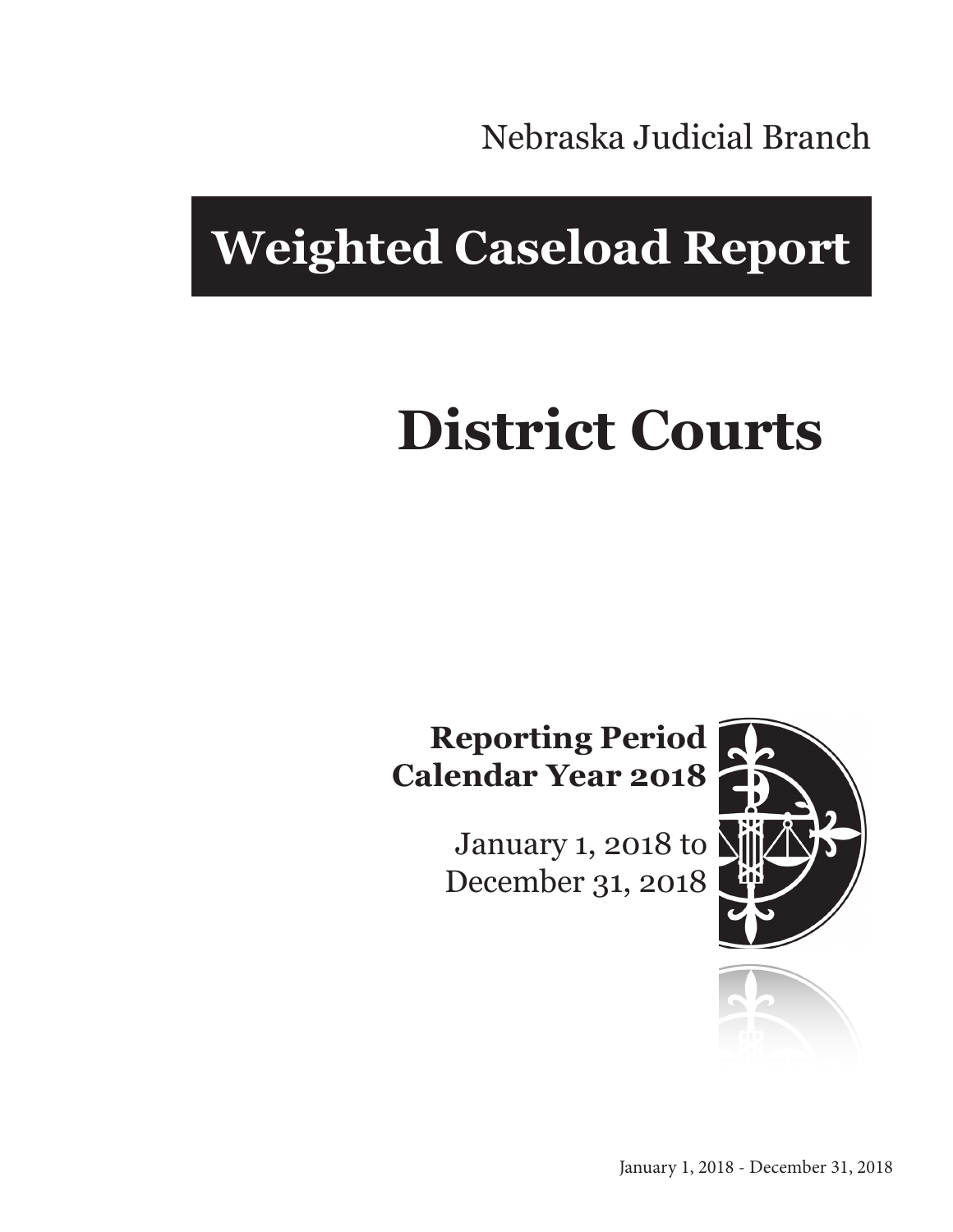## Nebraska District Courts Weighted Caseload Report

## Calendar Year 2018 **(**January 1, 2018 - December 31, 2018**)**

This Weighted District Court Caseload Report contains statistics for Nebraska's 93 District Courts, grouped into twelve Judicial Districts. The judiciary of Nebraska currently assesses the need for judicial positions using a weighted caseload method based on cases opened. Weighted caseload systems provide objective, standardized determinations of resource needs.

*No quantitative judgeship assessment method, including a weighted caseload system will determine the exact number of judges required within a judicial district. But quantitative methods, such as weighted caseload can approximate the need for judgeships and provide a point of reference or standard for comparing relative need among judicial districts. Other measures, both qualitative and quantitative, may be used in conjunction with the weighted caseload standard calculation to support the assessment of judicial need. In particular, should the standard calculation show the need for a fractional judge (less than the full-time equivalent), additional assessments as to the relative workload per judge within a district and travel per judge may be useful. Also, other useful measures may include analyses of budget constraints, population trends, and other factors that may differentially affect the need for judges across districts.*

**Mission of the Nebraska Administrative Office of the Courts:**

Under the direction of the Nebraska Supreme Court, the Administrative Office of the Courts' mission is to ensure the public has equal access to justice, using leadership, education, technology, and administrative services to implement consistent, efficient, and effective court practices.



**Corey R. Steel | Nebraska State Court Administrator Nebraska Supreme Court**

Rm. 1213 State Capitol | P.O. Box 98910 | Lincoln, NE 68509 T 402.471.3730 | F 402.471.2197 www.supremecourt.ne.gov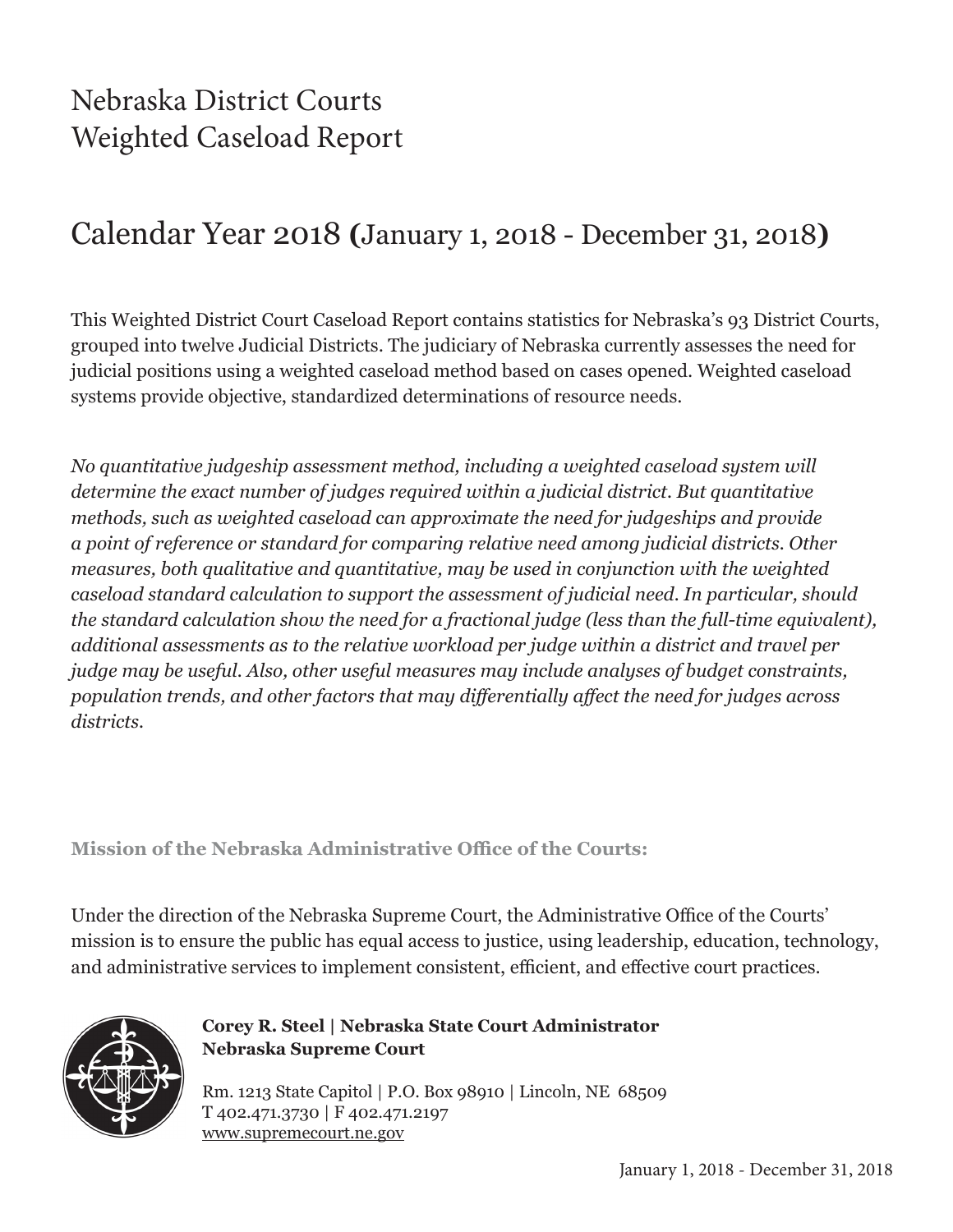## Nebraska District Court Judicial Needs Calendar Year 2018 (January 1, 2018 - December 31, 2018)

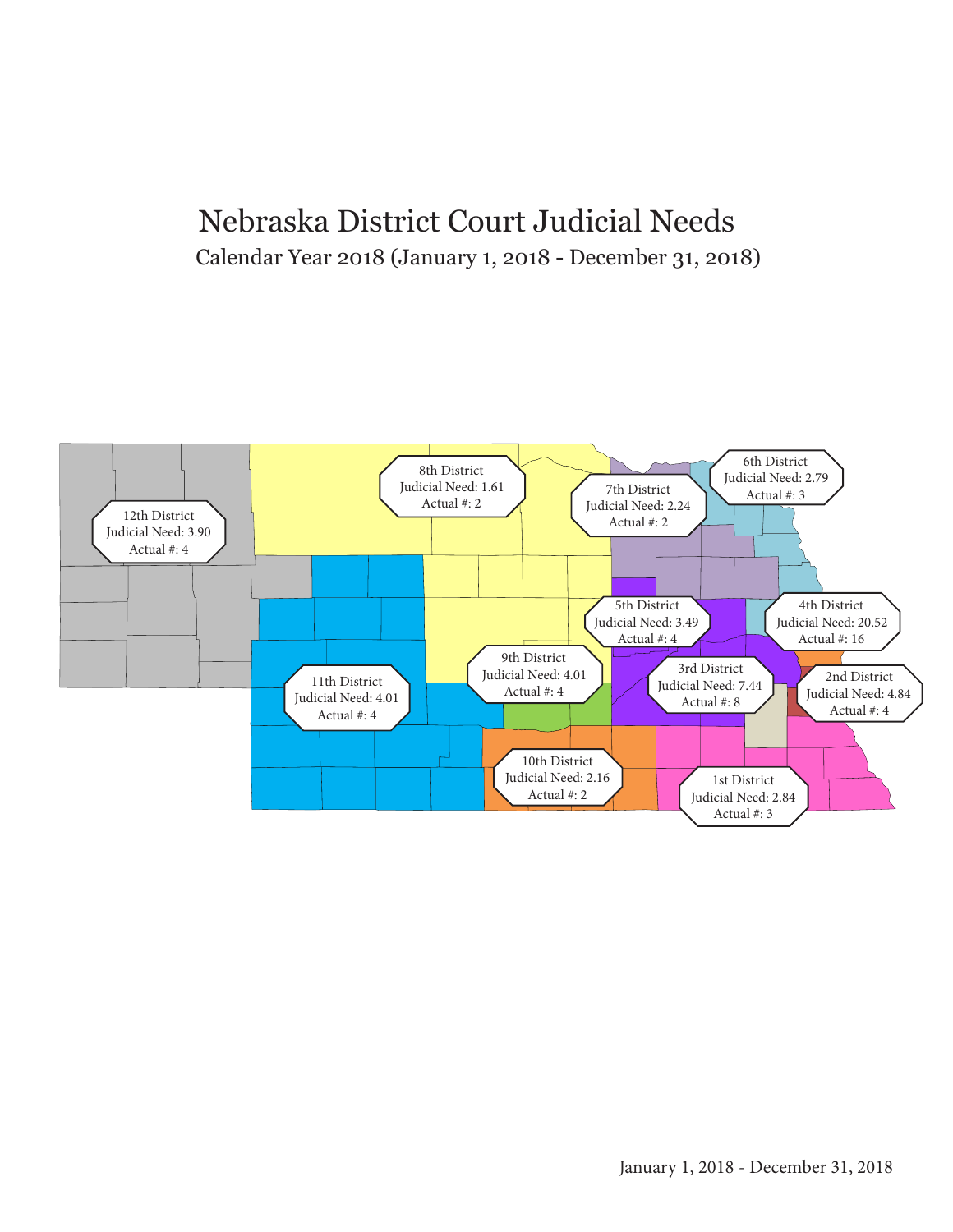## Weighted Caseload Report 1st Judicial District - District Court

District court need for judges: 2.84 Current number of judges: 3



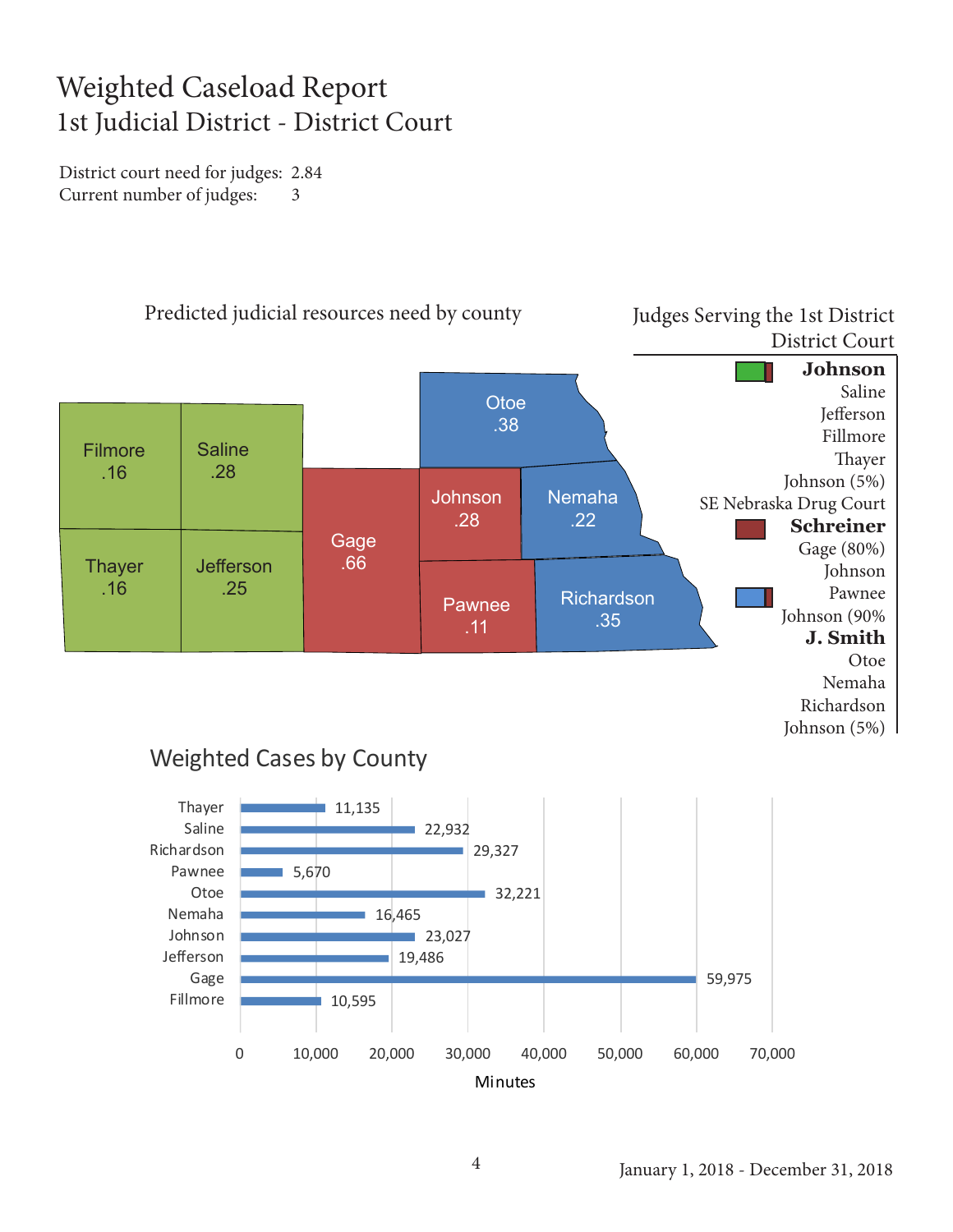#### Weighted Caseload Report 2nd Judicial District - District Court

District court need for judges: 4.84 Current number of judges: 4 Child Support Referee: 0.49







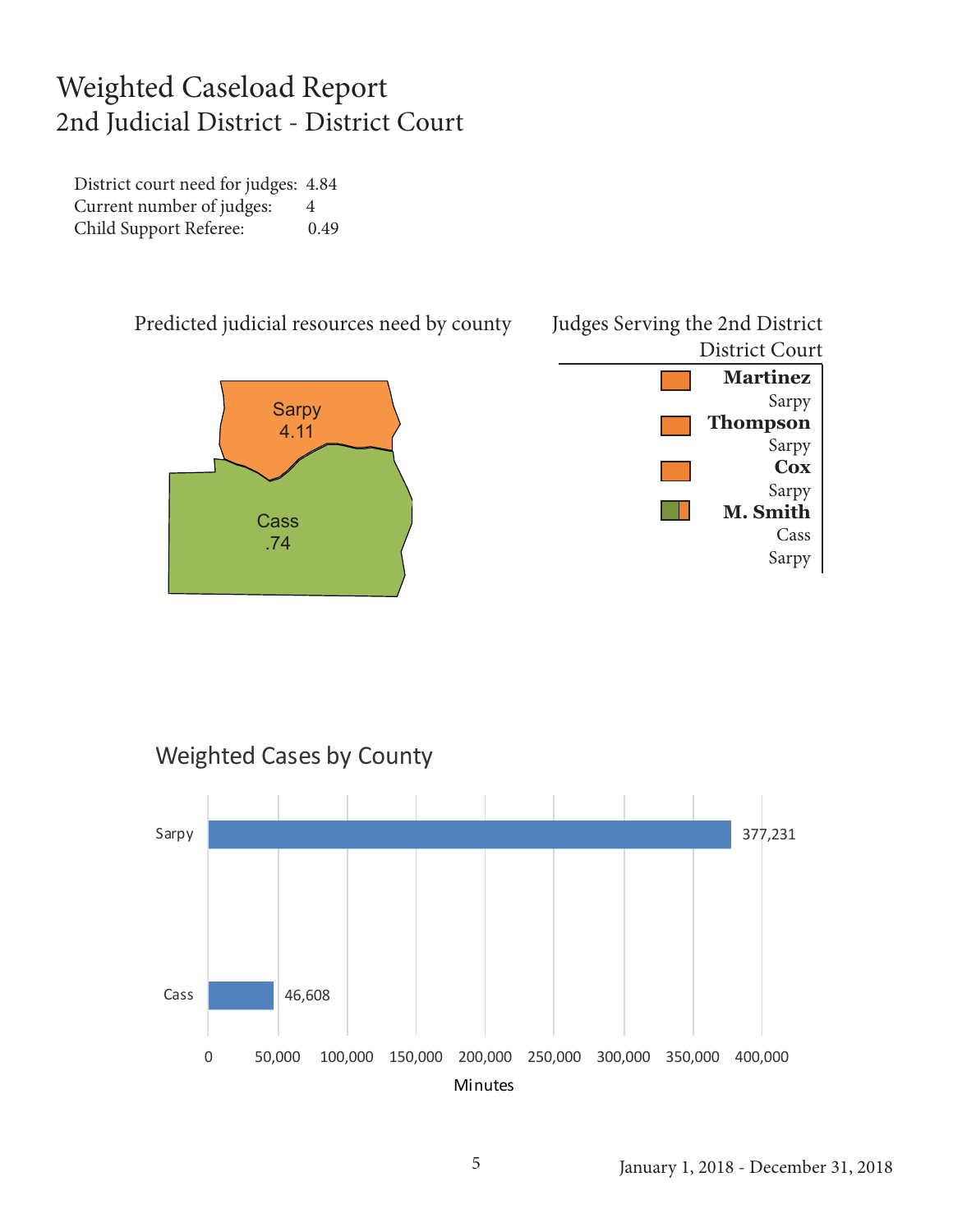## Weighted Caseload Report 3rd Judicial District - District Court

District court need for judges: 7.44 Current number of judges: 8 Child Support Referee: 1.00



#### Judges Serving the 3rd District District Court

Colborn Ideus Jacobsen Maret McManaman Nelson **Otte** Strong

#### Weighted Cases by Case Type

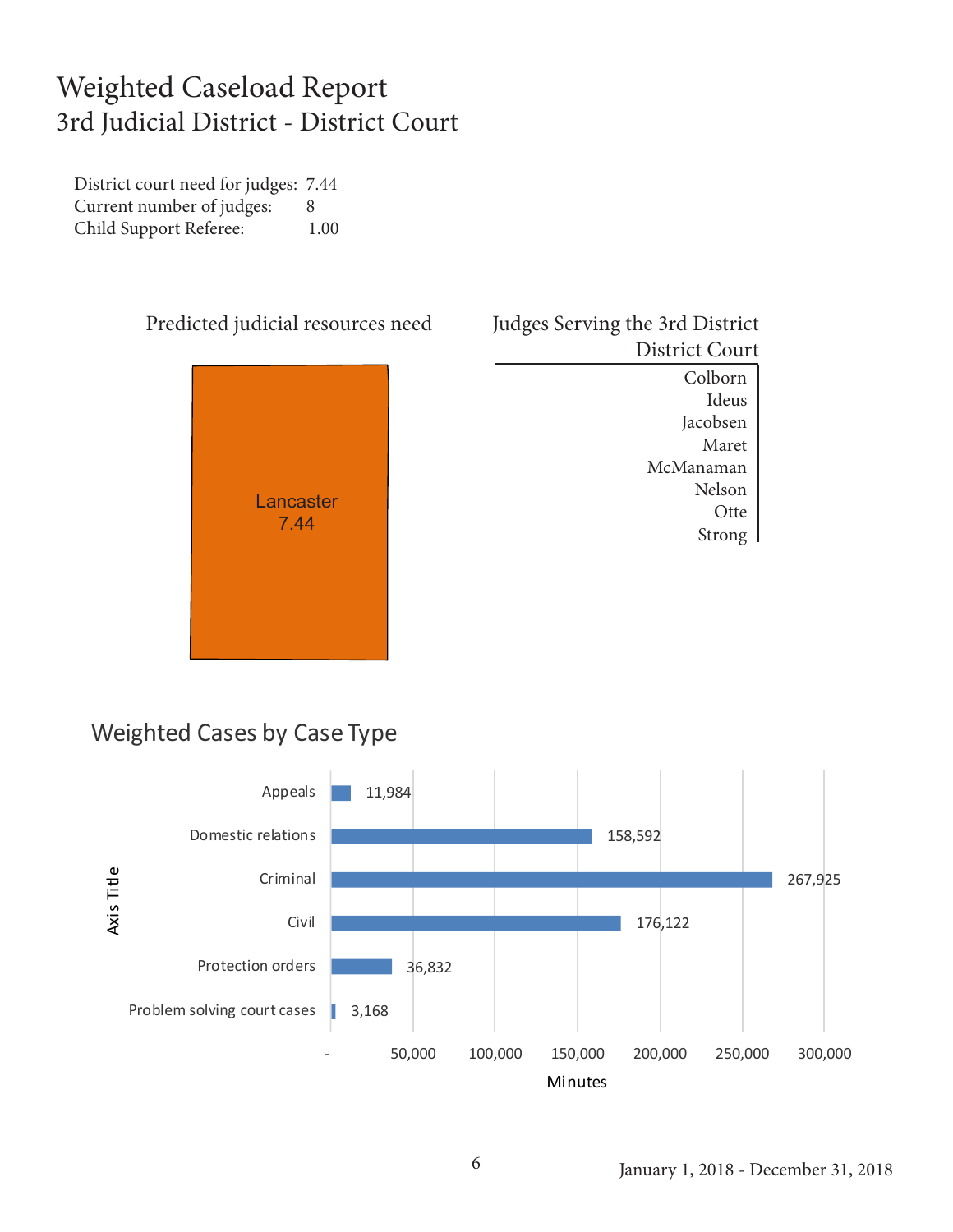#### Weighted Caseload Report 4th Judicial District - District Court

District court need for judges: 20.52 Current number of judges: 16 Child Support Referee: 2.00



 - 100,000 200,000 300,000 400,000 500,000 600,000 700,000 800,000 900,000 Minutes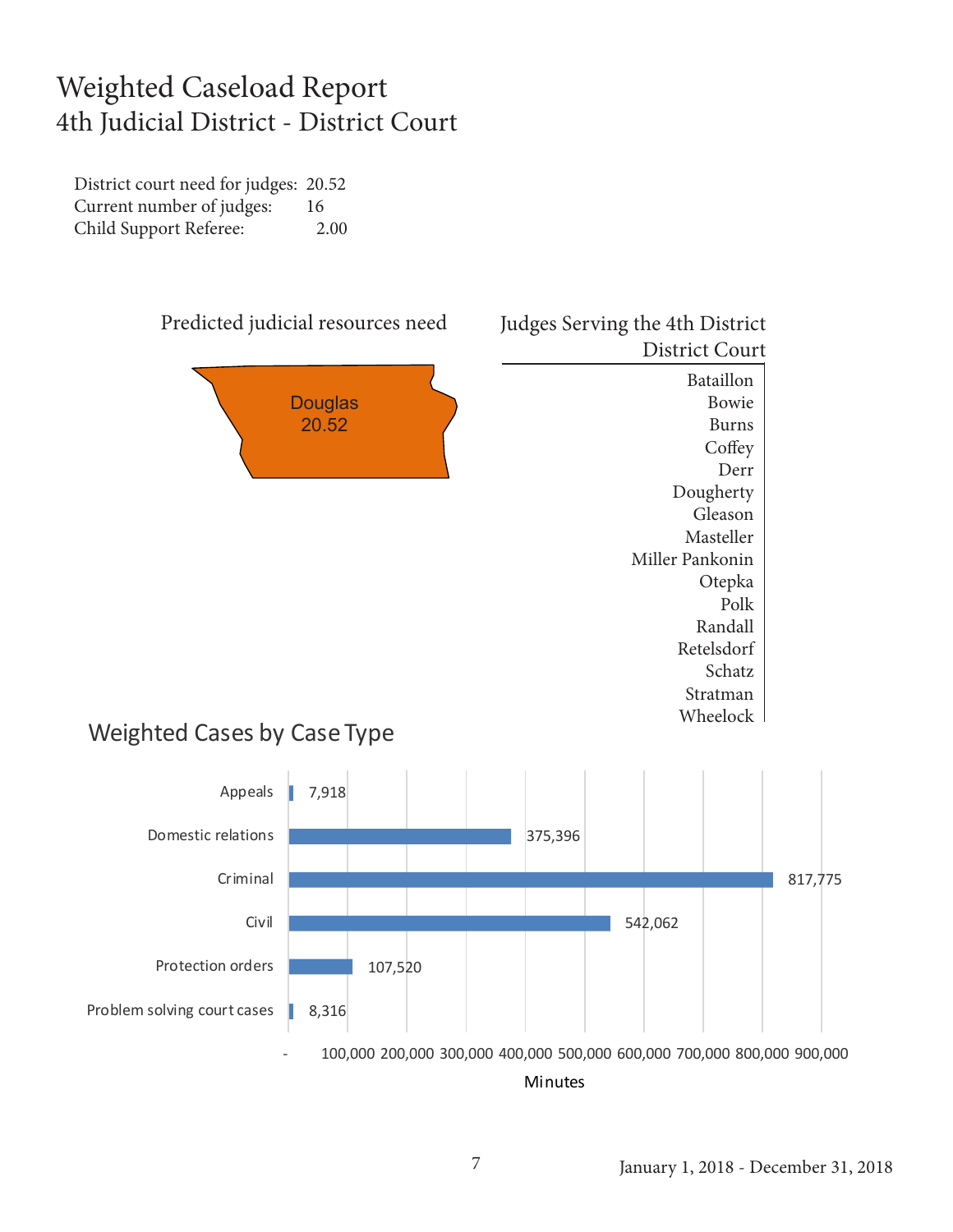## Weighted Caseload Report 5th Judicial District - District Court

District court need for judges: 3.49 Current number of judges: 4 Child Support Referee: 0.08



#### Predicted judicial resources need by county

#### Weighted Cases by County



Judges Serving the 5th District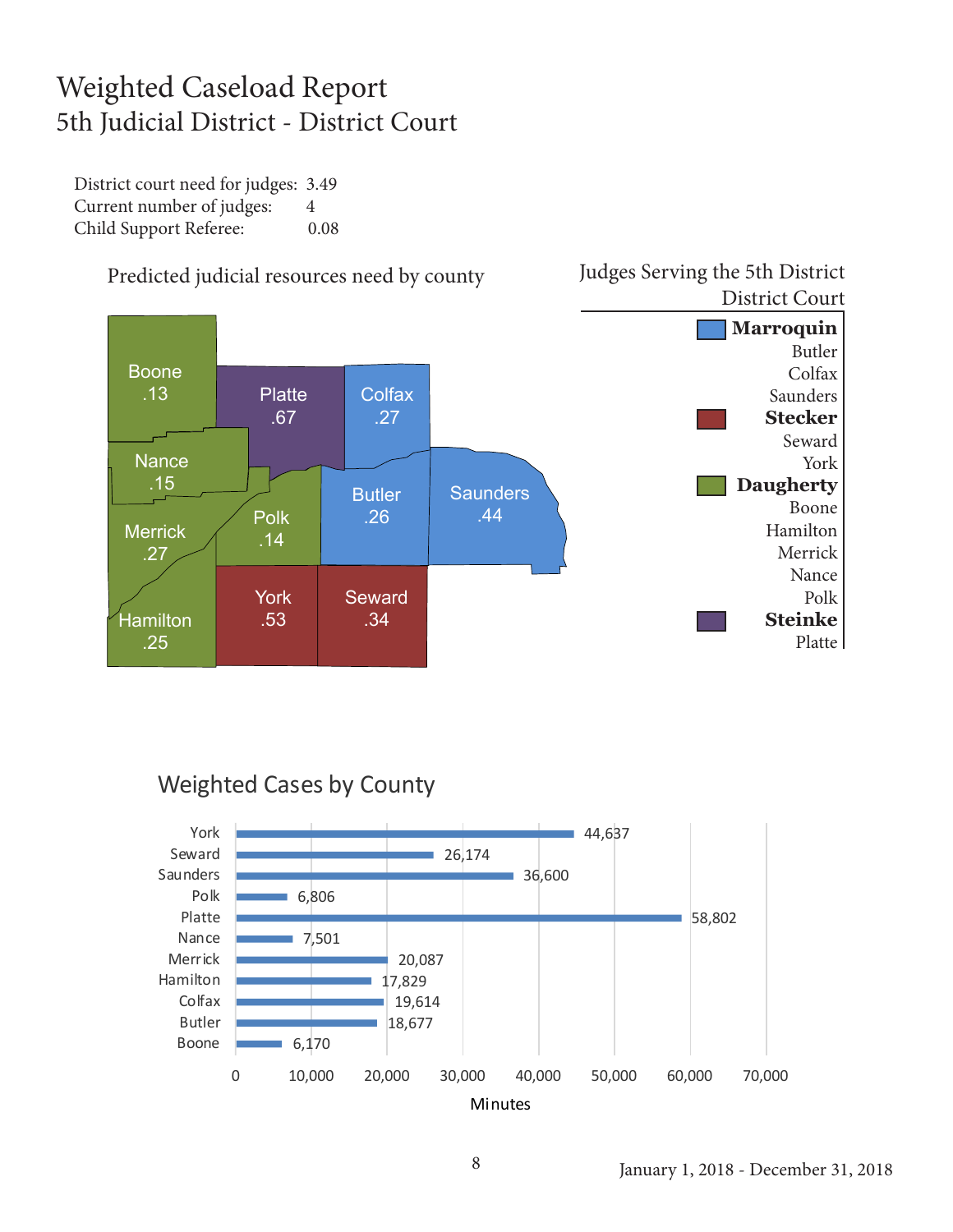## Weighted Caseload Report 6th Judicial District - District Court

District court need for judges: 2.79 Current number of judges: 3





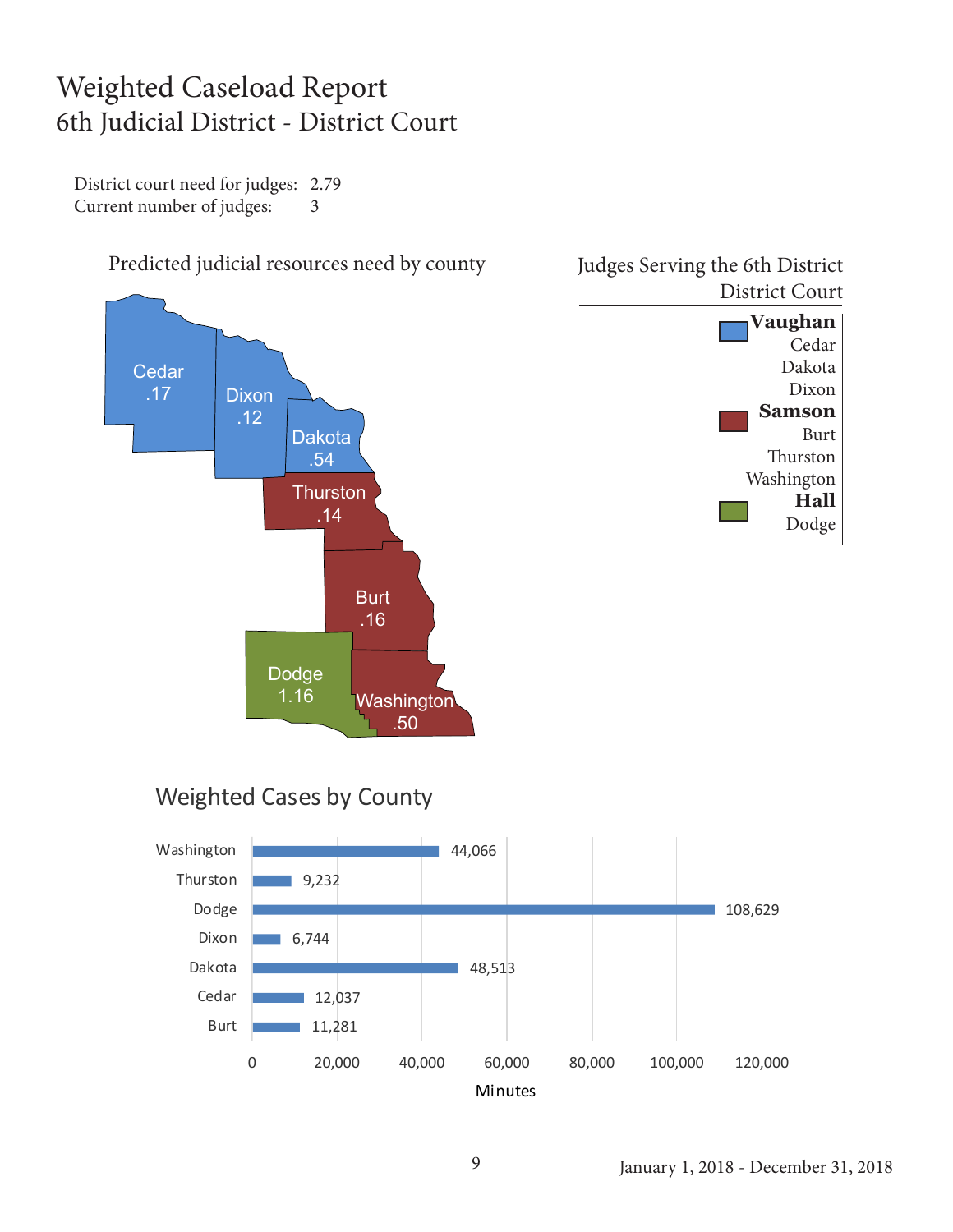## Weighted Caseload Report 7th Judicial District - District Court

District court need for judges: 2.24 Current number of judges: 2 Child Support Referee: 0.07



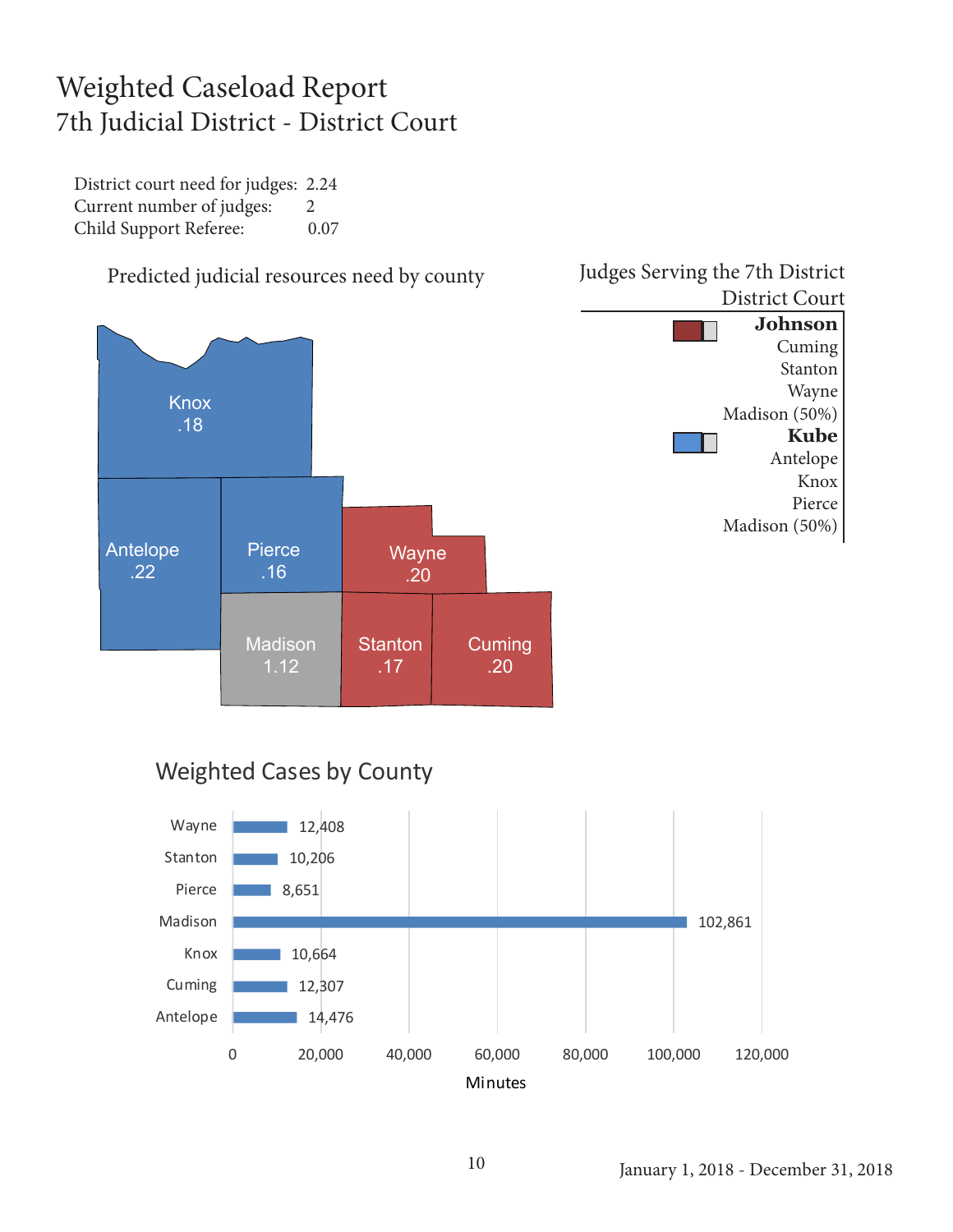## Weighted Caseload Report 8th Judicial District - District Court

District court need for judges: 1.61 Current number of judges: 2

#### Predicted judicial resources need by county Judges Serving the 8th District

District Court

|                      | Keya Paha<br>.05     |                    | <b>Boyd</b><br>$\overline{.07}$ |                | <b>Kozisek</b><br>Blaine<br>Boyd                        |
|----------------------|----------------------|--------------------|---------------------------------|----------------|---------------------------------------------------------|
| <b>Cherry</b><br>.15 | <b>Brown</b><br>.10  | <b>Rock</b><br>.05 | <b>Holt</b><br>.27              |                | <b>Brown</b><br>Cherry<br>Garfield<br>Holt<br>Keya Paha |
|                      | <b>Blaine</b><br>.05 | Loup<br>.04        | <b>Garfield Wheeler</b><br>.07  | .05            | Loup<br>Rock<br><b>Noakes</b>                           |
|                      | <b>Custer</b><br>.26 |                    | <b>Valley</b><br>.15            | Greeley<br>.07 | Custer<br>Greeley<br>Howard                             |
|                      |                      |                    | <b>Sherman Howard</b><br>.09    | .15            | Sherman<br>Valley<br>Wheeler                            |

#### Weighted Cases by County



January 1, 2018 - December 31, 2018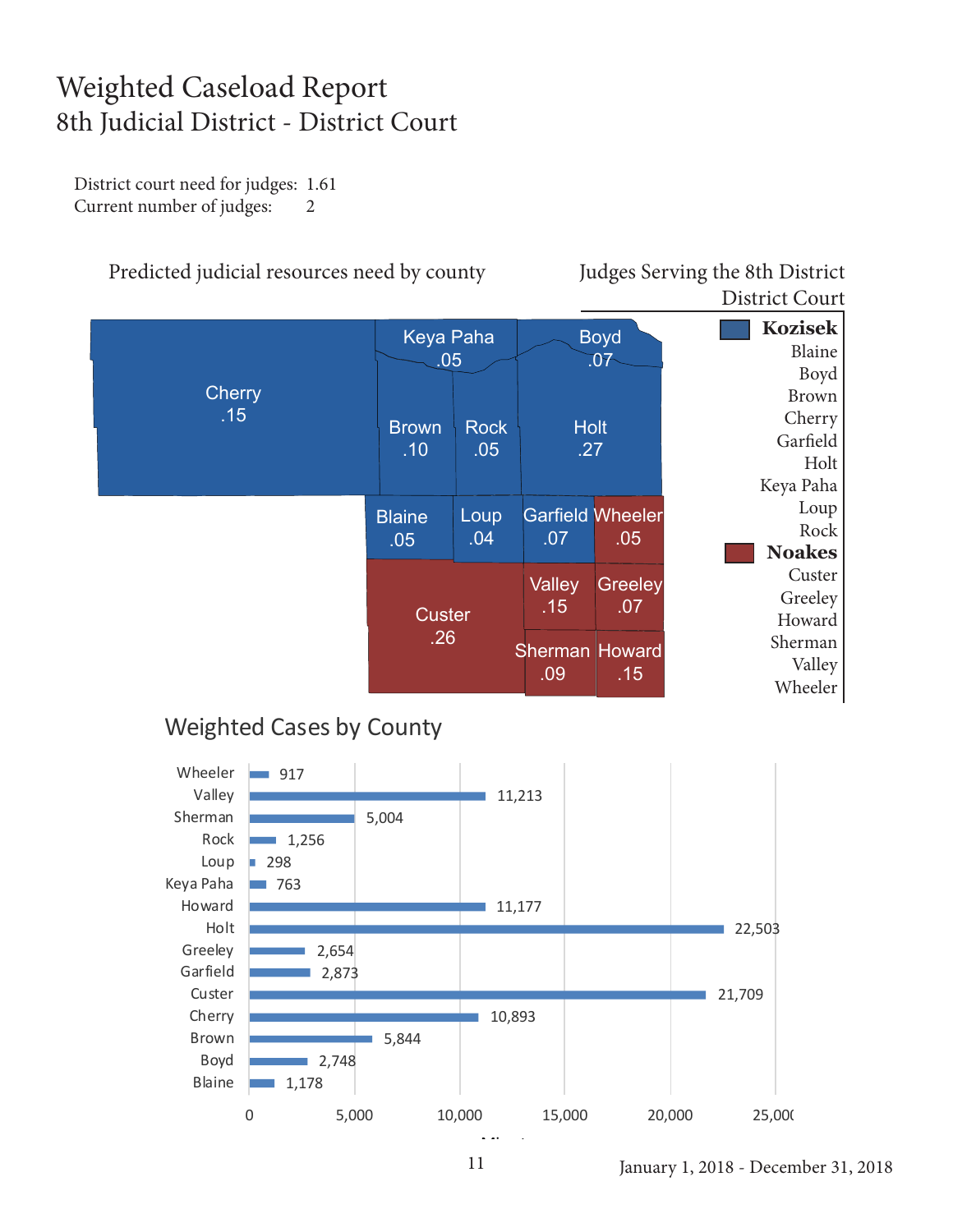## Weighted Caseload Report 9th Judicial District - District Court

District court need for judges: 4.01 Current number of judges: 4 Child Support Referee: 0.23



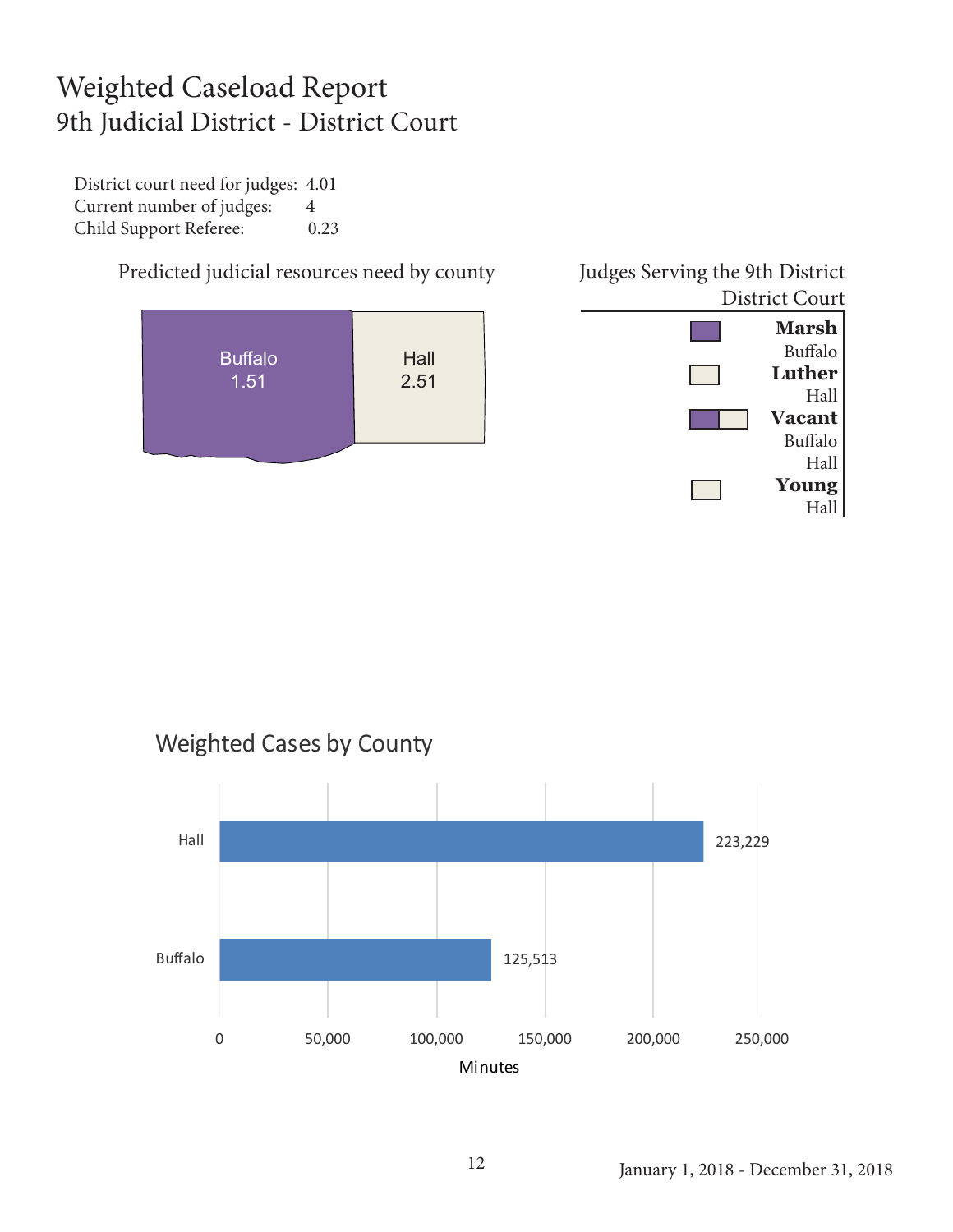## Weighted Caseload Report 10th Judicial District - District Court

District court need for judges: 2.16 Current number of judges: 2 Child Support Referee: 0.11

Predicted judicial resources need by county Judges Serving the 10th District

## District Court



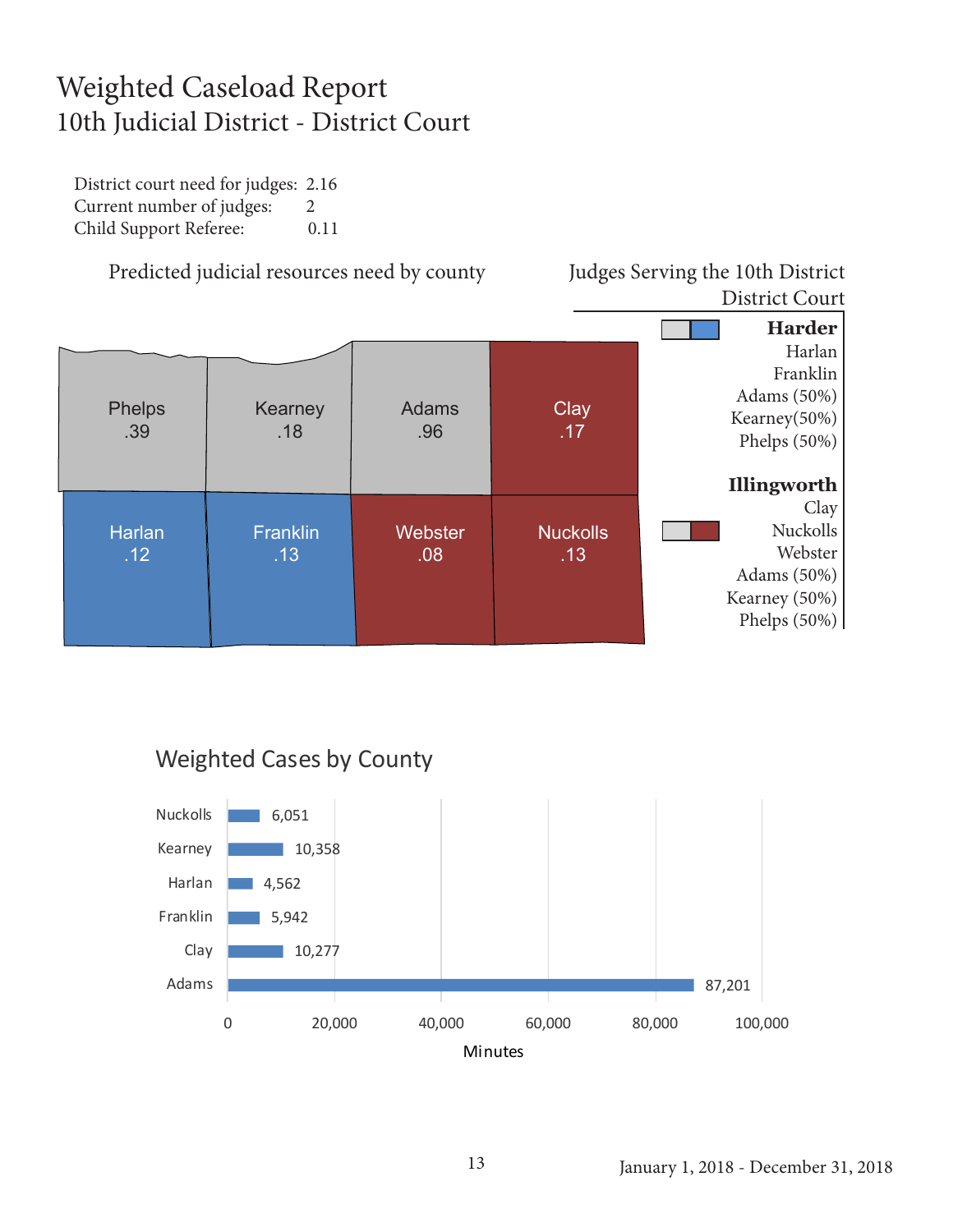## Weighted Caseload Report 11th Judicial District - District Court

District court need for judges: 4.01 Current number of judges: 4



Predicted judicial resources need by county Judges Serving the 11th District

Minutes